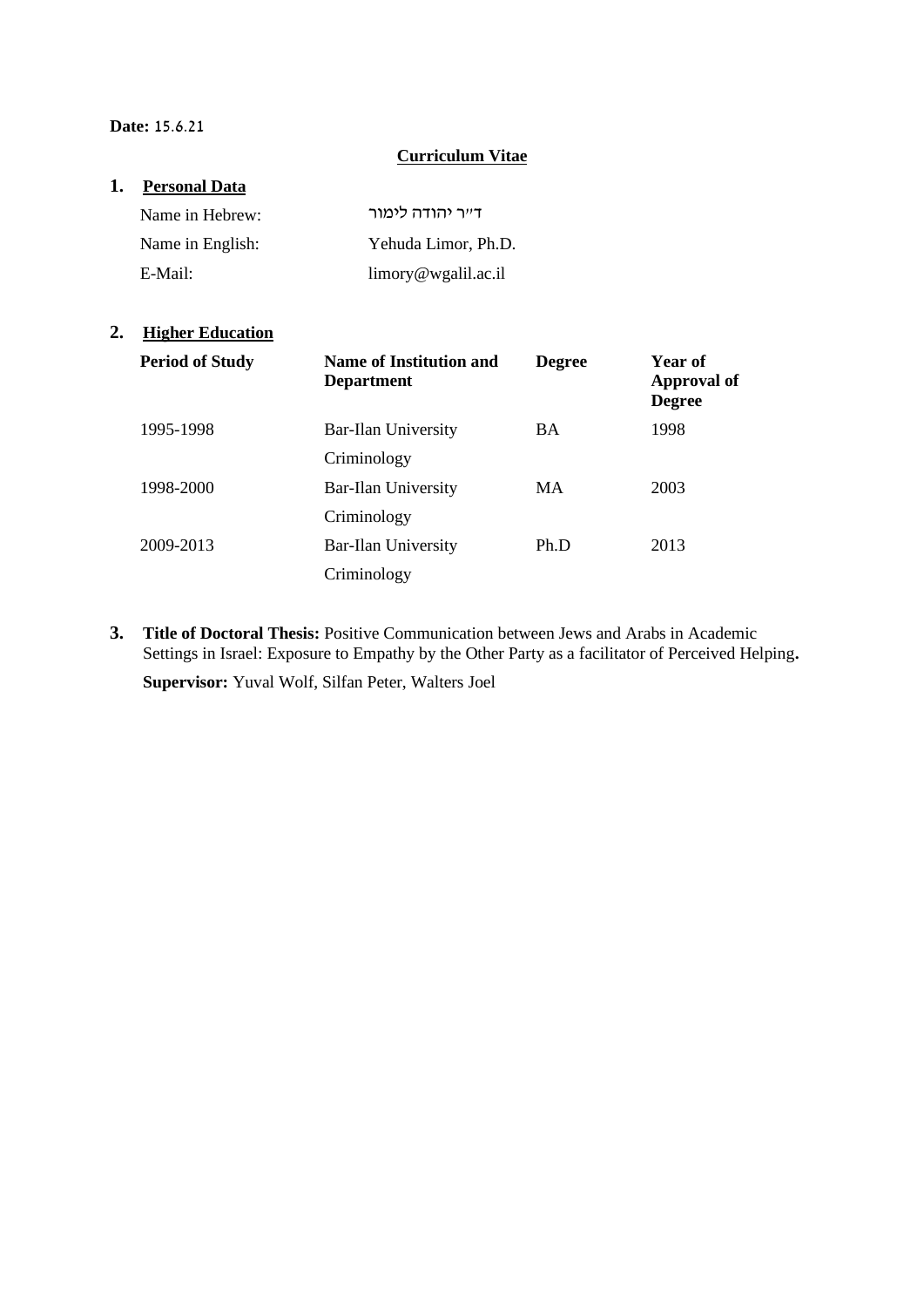### **4. Academic Ranks and Tenure in Institutes of Higher Education**

| <b>Dates</b>       | Name of Institution and<br><b>Department</b> | <b>Position/ Rank</b>      | % Position |
|--------------------|----------------------------------------------|----------------------------|------------|
| 2010-2014          | Western Galilee<br>Academic College          | Teaching assistant         | 50%        |
| 2014-<br>currently | Western Galilee<br>Academic College          | Lecturer (staff<br>member) | 100%       |
| 2014-<br>currently | Emek – Israel Academic<br>College            | Teacher part-time          | 25%        |
| 2017-2019          | Sapir college                                | Teacher part-time          | $12.5\%$   |
| 2018-<br>currently | The Hebrew University                        | Teacher part-time          | 12.5%      |

# 5. **Offices in Academic Administration**

| <b>Dates</b>     | <b>Name of Institution and Department</b>                                                              | <b>Position</b> |
|------------------|--------------------------------------------------------------------------------------------------------|-----------------|
| $2017$ - present | Western Galilee Academic College                                                                       | A member        |
|                  | The teaching committee.                                                                                |                 |
| $2018 - 2020$    | Western Galilee Academic College Dean<br>office $-CBT$ for students': mental<br>guidance (voluntarily) | A guide         |
| $2019$ - present | Western Galilee Academic College                                                                       | A member        |
|                  | <b>Excellency Award committee</b>                                                                      |                 |
| $2019$ - present | Western Galilee Academic College                                                                       | A member        |
|                  | <b>Program for Excellent Students</b>                                                                  |                 |

# **6. Supervising Graduate and Post-Graduate Students**

| Name of Student Title of Thesis |                                         |     | Degree Date of Completion in<br><b>Progress</b> |
|---------------------------------|-----------------------------------------|-----|-------------------------------------------------|
| Gil Amit                        | Attitudes towards sex offenders         | MA. | submitted                                       |
| Adham Hviv                      | Terror oriented Juvenile<br>delinquency | MA  | Toward submission of<br>proposal                |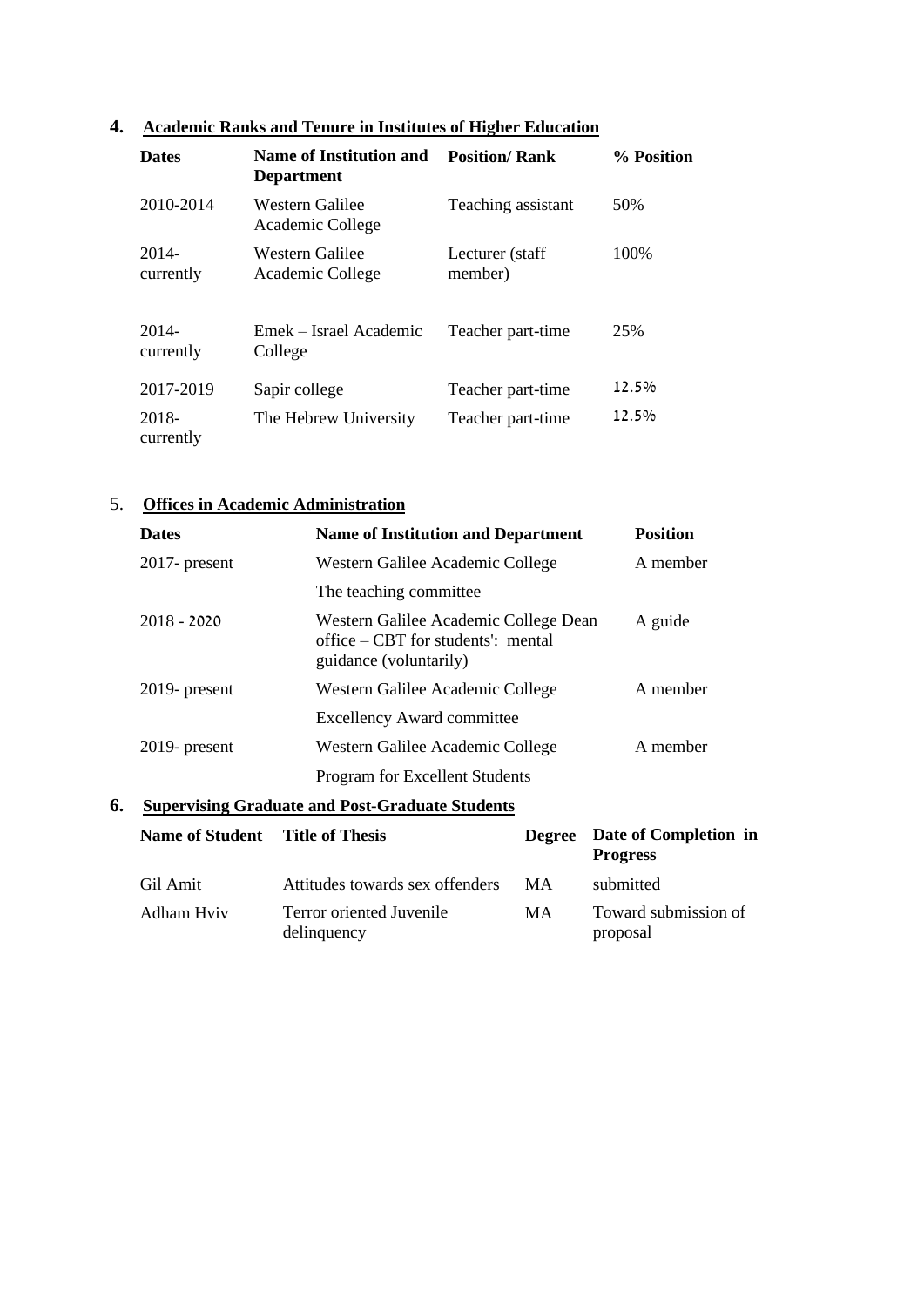### 7. **Scholarly Positions and Activities outside the Institution** .4

| 1998-2003        | <b>Editor Assistant</b> of the Collection of articles in the Journal: 'Delinquency and<br>social deviance – Theory to Implementation' (Edited Hebrew)                          |
|------------------|--------------------------------------------------------------------------------------------------------------------------------------------------------------------------------|
| $1998 - 2001$    | <b>Junior Research Assistant of Prof. Yuval Wolf in the Criminology</b><br>Department in $Bar - Ilan - University$ .                                                           |
| <b>2000</b>      | <b>Junior Research Assistant of Prof. Bracha Kramerski in the Department of</b><br>Education in Bar $-$ Ilan $-$ University                                                    |
| 2000-2001.       | <b>Junior Research Assistant</b> of Prof. Yuval Wolf in the Criminology Department<br>Bar – Ilan – University – Management of a research funded by : The Yitzhak Ral<br>center |
| $2019$ – present | A committee member in the 'Rehabilitation Criminologist's Association'                                                                                                         |

# 8. **Participation in Scholarly Conferences**

# a. **Active Participation**

#### **International conferences**

| <b>Date</b>            | <b>Name of</b><br>Conference                                                                    | <b>Place of</b><br><b>Conference</b> | Subject of<br><b>Lecture/Discussion</b>                                                                                                                                 | Role                                        |
|------------------------|-------------------------------------------------------------------------------------------------|--------------------------------------|-------------------------------------------------------------------------------------------------------------------------------------------------------------------------|---------------------------------------------|
| November<br>2018       | <b>ASC41 Annual</b><br>meeting                                                                  | Atlanta,<br><b>USA</b>               | Differential risk levels of<br>negative factors and their<br>complexity regarding juvenile<br>delinquency among<br>adolescents from risky families                      | Co<br>presenter<br>with<br>Reuven<br>Yaakov |
| July $1-4$ ,<br>2018.  | EDULEARN18                                                                                      | Palma de<br>Mallorca                 | The characteristics of<br>educational instructors in<br>youth correctional facilities<br>and their attitudes towards<br>their roles and the inmates<br>under their care | Co<br>presenter<br>with<br>Reuven<br>Yaakov |
| 7-10, January,<br>2018 | The ICCLS<br>2018: 20th<br>International<br>Conference on<br>Criminology,<br>Law and<br>Society | Singapore                            | Risk and protective factors to<br>Juvenile delinquency<br>among teenagers from<br>neglecting families                                                                   | Co<br>presenter<br>with<br>Reuven<br>Yaakov |
| August 16-18,<br>2017. | <b>ICEL</b><br>Conference                                                                       | Tokyo                                | The influence of personal and<br>cultural characteristics on<br>'victim blaming' among<br>educational instructors in<br>youth correctional institutions.                | Co<br>presenter<br>with<br>Reuven<br>Yaakov |
| September,<br>2017     | The Annual<br>Conference of<br>the European<br>Society of<br>Criminology                        | wales                                | The quality of parent-child<br>relations and its effect on the<br>teenager's self-efficacy and<br>delinquency among neglecting<br>families                              | Co<br>presenter<br>with<br>Reuven<br>Yaakov |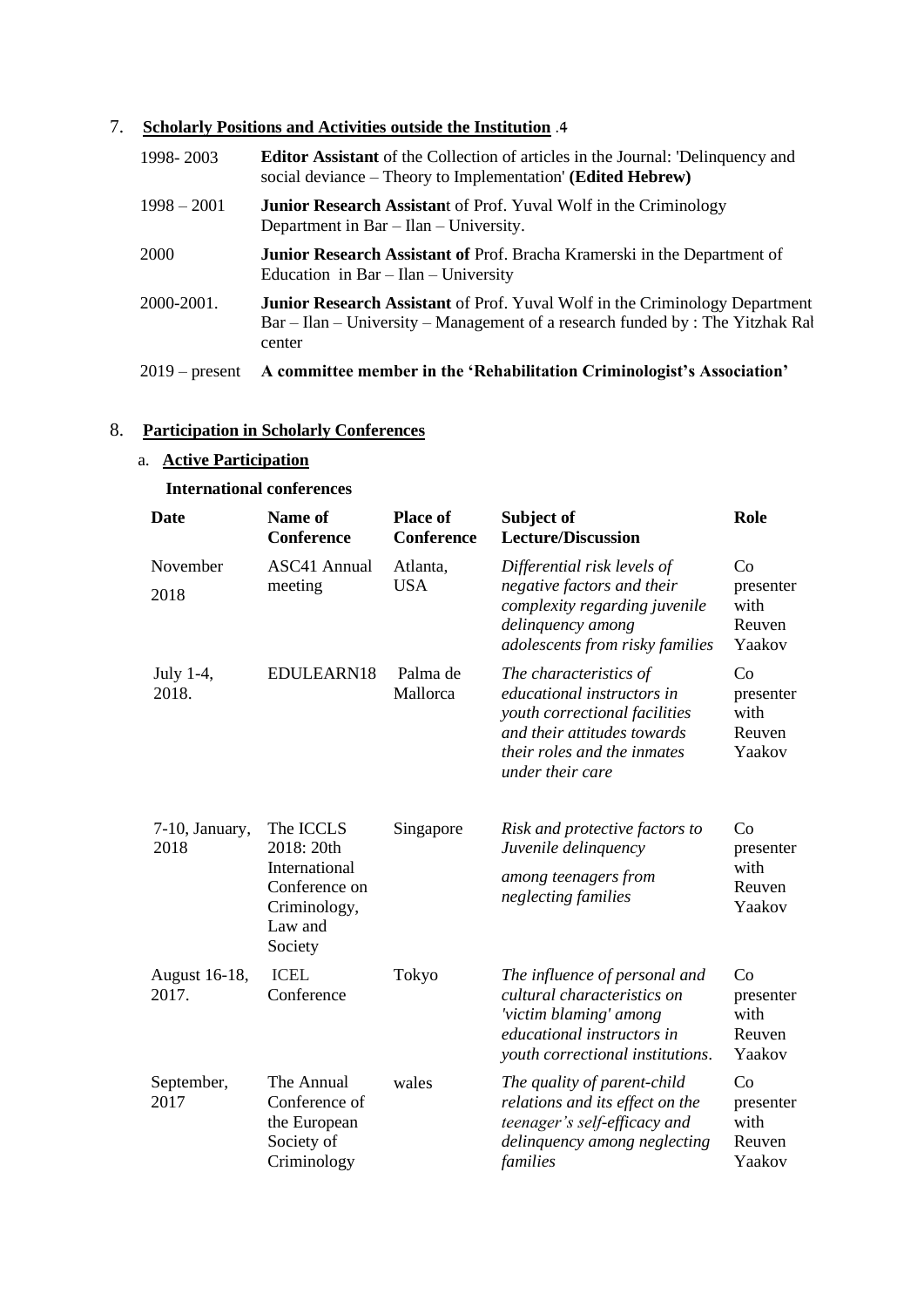| Date                                                                              | Name of<br><b>Conference</b>                                             | <b>Place of</b><br><b>Conference</b> | Subject of<br><b>Lecture/Discussion</b>                                                                                                                                                  | Role                                                     |
|-----------------------------------------------------------------------------------|--------------------------------------------------------------------------|--------------------------------------|------------------------------------------------------------------------------------------------------------------------------------------------------------------------------------------|----------------------------------------------------------|
| November 16-<br>19, , 2016                                                        | <b>ASC</b> Annual<br>meeting                                             | New Orleans                          | Feeling of belongingness<br>among minorities and<br>Physical attack towards<br>majority members as a<br>function of the given<br>Liberties to the Minority in<br>Israel.                 | Chair $&$<br>Co<br>presenter<br>with<br>Reuven<br>Yaakov |
| June 14-16,<br>2016                                                               | The Stockholm<br>Criminology<br>Symposium<br>2016                        | Stockholm                            | The effect of family<br>structure and the quality of<br>child-parent relationships<br>on Juvenile delinquency<br>among neglecting families.                                              | Co<br>presenter<br>with<br>Reuven<br>Yaakov              |
| November 18-<br>21, 2015.                                                         | <b>ASC</b> Annual<br>meeting                                             | Washington<br>D.C.                   | <i>Positive Communication</i><br>between Jews and Arabs in<br>Academic Settings in Israel:<br><i>Exposure to Empathy by the</i><br>Other Party as a facilitator<br>of Perceived Helping. | Presenter                                                |
| September 2-                                                                      | The Annual                                                               | Porto.                               | The gap between mother &                                                                                                                                                                 | Presenter                                                |
| 5, 2015.                                                                          | Conference of<br>the European<br>Society of<br>Criminology               | Portugal                             | child perceptions of their<br>relationships and its<br>influence on Juvenile<br>delinquency among<br>neglecting families.                                                                |                                                          |
| The 14th<br>Annual<br>Conference of<br>the European<br>Society of<br>Criminology, | The Annual<br>Conference of<br>the European<br>Society of<br>Criminology | Prague                               | Arabic and Jewish Juvenile<br>Delinquents' Moral Judgments<br>of Out-Group and In-Group<br>Violent behavior                                                                              | Presenter                                                |
| <b>Local Conferences</b>                                                          |                                                                          |                                      |                                                                                                                                                                                          |                                                          |
| Date                                                                              | Name of<br>Conference                                                    | <b>Place of</b><br><b>Conference</b> | <b>Subject of Lecture/Discussion</b>                                                                                                                                                     | Role                                                     |
| June 16<br>2020                                                                   | Socio-therapy<br>and addiction.<br>organized by the<br>Rehabilitation    | Zoom                                 | Addiction from the addicted'<br>family point of view                                                                                                                                     | Lecture                                                  |

Criminologist Association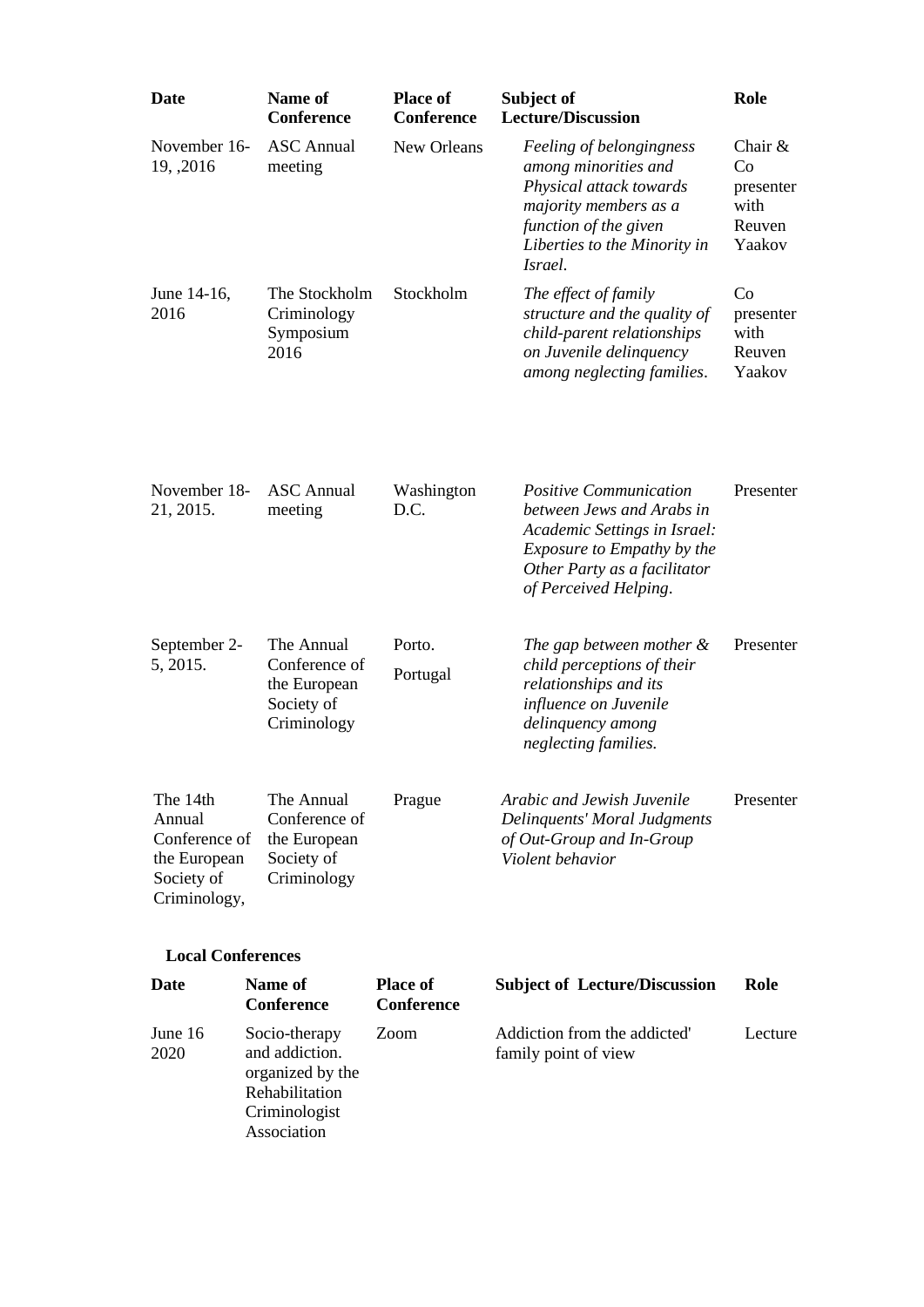| June 21<br>2020        | Researchers<br>conference                | Zoom                                                  | Recent studies of staff members<br>in the western Galilee academic<br>college                          | Lecture                     |
|------------------------|------------------------------------------|-------------------------------------------------------|--------------------------------------------------------------------------------------------------------|-----------------------------|
| June 2019              | Researchers<br>conference                | Acre-the<br>western<br>Galilee<br>academic<br>college | Recent studies of staff members<br>in the western Galilee academic<br>college                          | Lecture                     |
| May 29-<br>30, 2019    | The Israeli<br>society of<br>criminology | Netanya,<br><b>Israel</b>                             | Parenting style as risk factors to<br>juvenile delinquency among<br>children from neglecting families. | Presenter                   |
| May, 17-<br>18, 2017   | The Israeli<br>society of<br>criminology | $Ramat -$<br>Rachel-<br>Israel                        | Mother-child perception Gap<br>regarding the quality of their<br>relations and juvenile<br>delinquency | Presenter                   |
| June $25-$<br>26, 2015 | The Israeli<br>society of<br>criminology | $Ramat -$<br>Rachel<br><b>Israel</b>                  | Violence in the eyes of Arab and<br>Jewish delinquents ex-prisoners                                    | Presenter                   |
| June 8-10,<br>2015.    | The IIT-FM<br>Annual<br>Conference.      | Acre-The<br>western<br>Galilee<br>college             | Exposure to Empathy by the<br>Other Party as a facilitator of<br>Cooperation Between Two<br>Parties    | Organizer<br>&<br>Presenter |
| June 8-10,<br>2015.    | The IIT-FM<br>Annual<br>Conference.      | Acre-The<br>western<br>Galilee<br>college             | Juvenile Delinquents' Violent<br>acts Judgments                                                        | Organizer<br>&<br>Presenter |

# **b. Organization of Conferences or Sessions**

| Date                 | <b>Name of Conference</b>                                                                                        | <b>Place of</b>                                            | <b>Subject of Conference/</b>                                            | Role                                                                                      |
|----------------------|------------------------------------------------------------------------------------------------------------------|------------------------------------------------------------|--------------------------------------------------------------------------|-------------------------------------------------------------------------------------------|
|                      |                                                                                                                  | <b>Conference</b>                                          | Role at Conference/                                                      |                                                                                           |
|                      |                                                                                                                  |                                                            | <b>Comments</b>                                                          |                                                                                           |
| February<br>$2021 -$ | The Galilee<br>Measure.                                                                                          | $Acre - the$<br>western<br>Galilee<br>academic<br>college. | Multi dimension<br>aspects of the Galilee<br>region growth<br>potential. | a member of the<br>organizing<br>committee<br>and the chair of<br>the crime rate<br>panel |
| November<br>2020     | Challenges in<br>criminals<br>rehabilitation<br>during a pandemic.<br>Organized by the:<br><b>Rehabilitation</b> | Zoom                                                       | Challenges in<br>criminal<br>rehabilitation during<br>a pandemic         | Organizer $\&$<br>Presenter                                                               |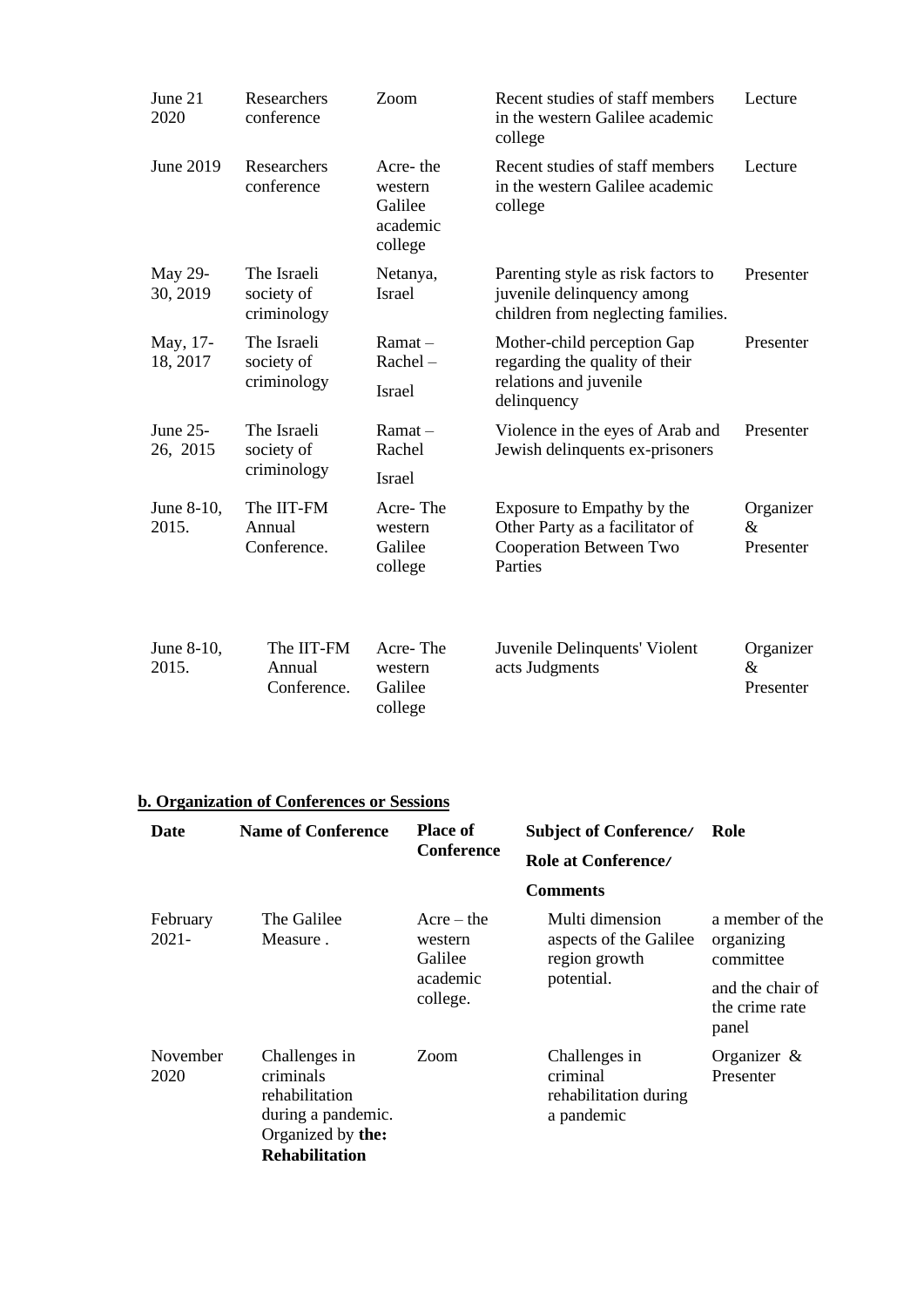| <b>Date</b>            | <b>Name of Conference</b>            | <b>Place of</b><br><b>Conference</b>      | <b>Subject of Conference/</b><br>Role at Conference/ | Role                        |
|------------------------|--------------------------------------|-------------------------------------------|------------------------------------------------------|-----------------------------|
|                        |                                      |                                           | <b>Comments</b>                                      |                             |
|                        | <b>Criminologist</b><br>Association. |                                           |                                                      |                             |
| June $8-10$ ,<br>2015. | The IIT-FM Annual<br>Conference.     | Acre-The<br>western<br>Galilee<br>college | <b>IIT-FM Studies</b>                                | Organizer $\&$<br>Presenter |
| 2012                   | The linguistic<br>conference         | Bar-Ilan<br>University                    | English linguistic                                   | Organizer                   |

# **9. Invited Lectures\Colloquium Talks**

| <b>Date</b>   | <b>Place of Lecture</b> | Name of Forum                                     | <b>Presentation</b> /<br><b>Comments</b>     |
|---------------|-------------------------|---------------------------------------------------|----------------------------------------------|
| November 2020 | Zoom                    | The rehabilitation<br>criminologist<br>conference | Women's homicide'<br>in times of<br>Pandemic |

### **10. Research Grants**

| a. |         | <b>Submission of Research Proposals – Pending</b> |       |
|----|---------|---------------------------------------------------|-------|
|    | Role in | Co-Researchers:                                   | Topic |

| Research |                                  |                                                                             |                                      |      |
|----------|----------------------------------|-----------------------------------------------------------------------------|--------------------------------------|------|
|          | Co researcher Prof. Osnat Akiray | Informal<br>employment<br>facilitators during<br>the Corona virus<br>crisis | The national<br>security institution | 2021 |
|          | Prof. Gil Cohen                  |                                                                             |                                      |      |
|          | Dr. Sagit Bar-el Shaked          |                                                                             |                                      |      |
|          | Dr, Labib Shami                  |                                                                             |                                      |      |
|          | Dr, Arie Herskovitz              |                                                                             |                                      |      |

Funded by Year

#### **b. Submission of Research Proposals – Not Funded**

| Role in<br><b>Research</b> | $Co-$<br><b>Researchers</b> | <b>Topic</b>                                                                | <b>Funded by</b>               | Year | <b>Score</b>  |
|----------------------------|-----------------------------|-----------------------------------------------------------------------------|--------------------------------|------|---------------|
| $Co-$<br>Researcher        | Jinan Falach<br>Yossi Maman | Israel Arab Women'<br>Learning challenges<br>during Corona virus<br>crisis. | Mofet institution              | 2020 | Rejected      |
|                            |                             | A chapter proposal.                                                         |                                |      |               |
| <b>PI</b>                  | Benny Baily                 | Young women<br>Activism and<br>Alienation                                   | Social security<br>institution | 2018 | High<br>score |
| PI                         | Reuven Yaakov               | <b>Community Courts</b>                                                     |                                | 2017 |               |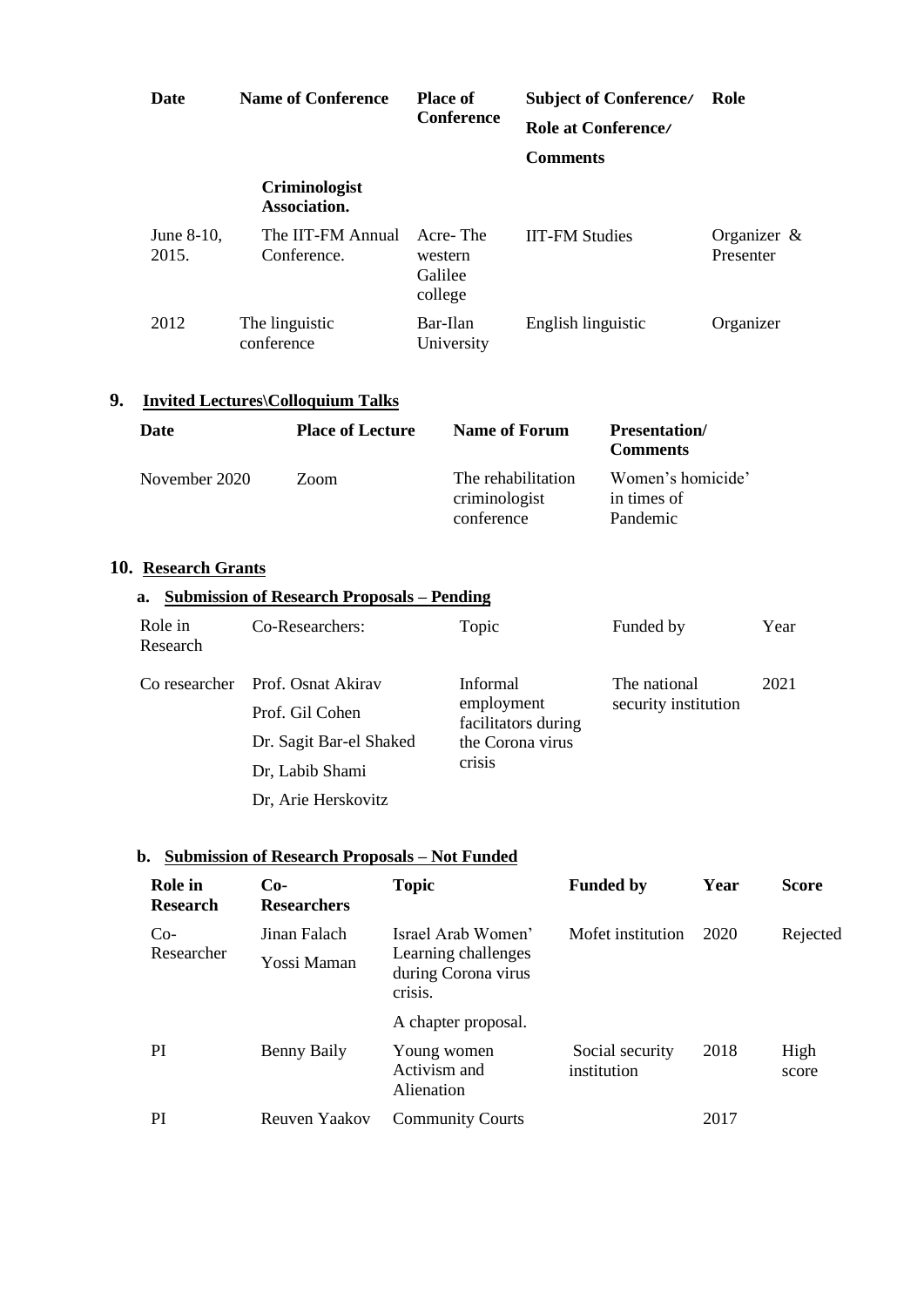#### **11. Scholarships, Awards and Prizes**

An Excellency Award – excellence in teaching - given by the Excellency Committee of the Western Galilee College – 2015 - **Added fee to salary**

An Excellency Award for excellence in teaching – given by the Excellency Committee of the Western Galilee College – 2016 - **Added fee to salary**

The Israeli National Student Association – An Inspiring Lecturer Award 2018.

An Excellency Award – given by the Excellency Committee of the Western Galilee College 2019 – **9300NIS**

The Hebrew University Award for excellence in teaching - 2019

An Excellency Award – given by the Excellency Committee of the Western Galilee College 2020

#### **12. Teaching**

| Year             | <b>Name of Course</b>            | <b>Type of Course</b>                     | <b>Degree</b> | <b>Number</b><br>of<br><b>Students</b> |
|------------------|----------------------------------|-------------------------------------------|---------------|----------------------------------------|
| $2015$ - present | Criminology Theories             | <b>Introduction Course</b><br>(Mandatory) | <b>BA</b>     | 70                                     |
| $2016$ - present | Social deviation                 | <b>Introduction Course</b><br>(Mandatory) | <b>BA</b>     | 60                                     |
| $2015$ - present | Terror and crime                 | Lecture                                   | <b>BA</b>     | 35                                     |
| $2014$ - present | Female juvenile<br>delinquents   | Lecture                                   | <b>BA</b>     | 35                                     |
| $2014$ - present | Parenthood and crime             | Lecture                                   | <b>BA</b>     | 35                                     |
| $2015$ - present | Criminals rehabilitation         | Seminar                                   | <b>BA</b>     | 20                                     |
| $2018$ - present | Criminals and victims            | Seminar                                   | <b>BA</b>     | 21                                     |
| $2018$ - present | Interpersonal<br>communication   | Workshop                                  | <b>BA</b>     | 20                                     |
| $2019$ - present | Criminology and<br>Globalization | Lecture                                   | <b>BA</b>     | 50                                     |
| $2019$ - present | Scientific thought               | Course (Mandatory)                        | <b>MA</b>     | 60                                     |
| 2018-2020        | Group intervention               | Workshop                                  | <b>BA</b>     | 21                                     |

#### a. **Courses Taught in Recent Years**

#### 13. **Miscellaneous**

Ever since I finished my Doctoral studies I have been concentrated in ameliorating my skills in scientific writing and in research conduction.

Since my scientific interest is divided into several issues and has been developing during the years, I have joined some research institutes, that address my interest in these fields: child and adolescents in neglect and delinquency, criminality prevention and reduction from an economic aspect and conflict, violence and reconciliation between different social groups.

To summarize, most of the studies that I took a part in their conduction are aiming to deliver results that might contribute to the knowledge in criminology and social sciences, and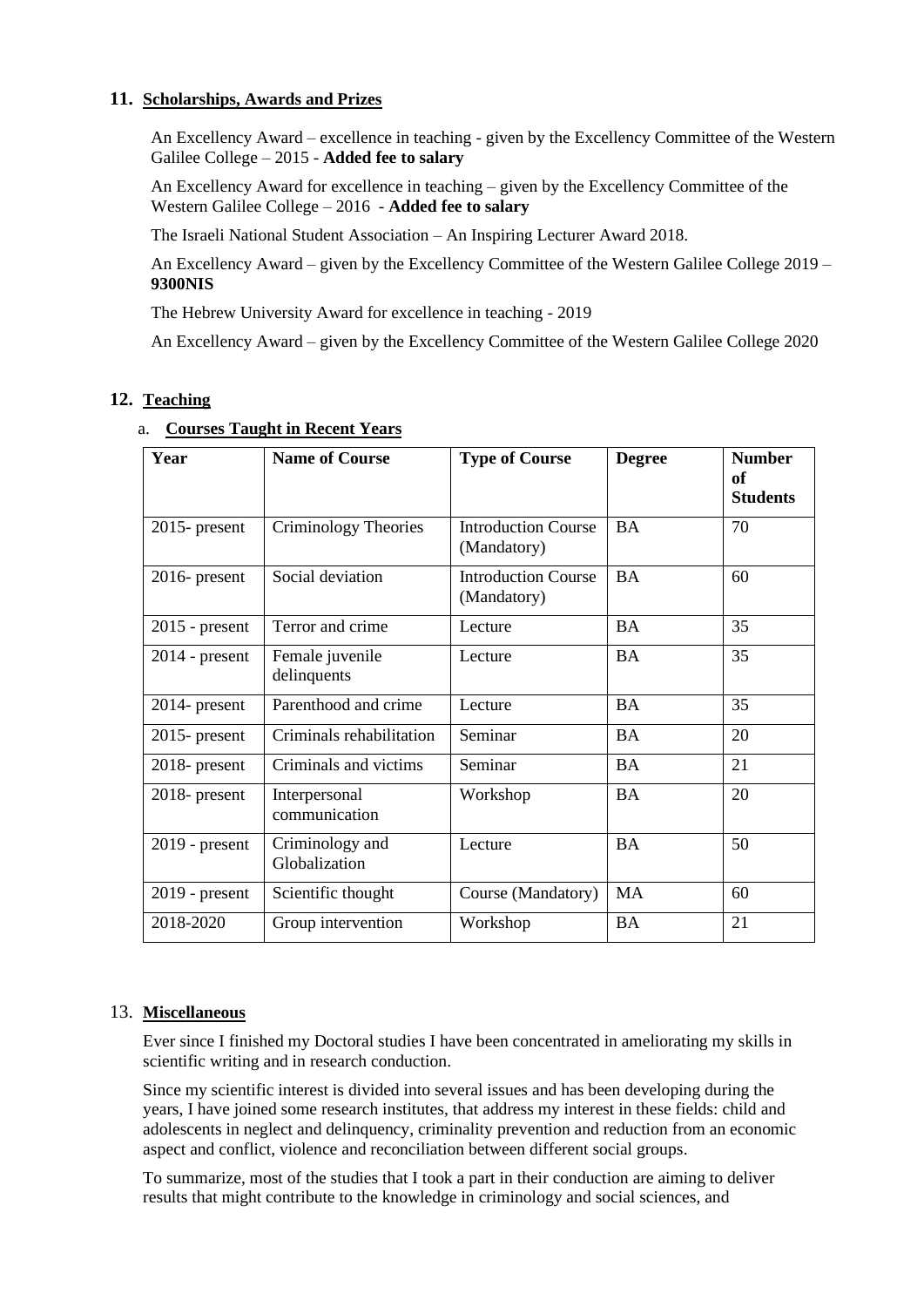specifically, in terms of crime, society and violence reduction and prevention. That direction led me to maintain working relations with colleagues from other fields, these contacts help me in achieving my goals.

These days I am writing with a colleague from Bar Ilan University a research grant proposal that addresses my main issue in conflict, violence and reconciliation between different social groups and I also continue in writing papers that are based on data bases, which address my research fields.

#### **14. Professional Experience**

| 2005-2009    | A spoke-person for the Israeli police force                                                                                                                      |
|--------------|------------------------------------------------------------------------------------------------------------------------------------------------------------------|
| 2001-2005    | A teenagers and youth criminologist in 'Shushan project' for juvenile delinquents<br>ex-prisoners rehabilitation – operates within A state rehabilitation center |
| 2000-2002    | A social guide in Zofia center to female juvenile delinquents                                                                                                    |
| 2000-2002    | An intervention guide in 'Kidum Noar' in Tel aviv                                                                                                                |
| 2000-2014    | A group intervention mentor for 'at risk youth' in schools and boarding schools                                                                                  |
| 2019-present | A cognitive behavioral therapist and schema therapist.                                                                                                           |

#### **15. Summary of my Activities and Future Plans**

As an academic researcher and lecturer, my interest is focused in two main fields of research; the first is the examination of possible methods that would lead to reconciliation between social groups and the other field addresses the way to achieve crime reduction and prevention in the social groups' and in the organization level.

Also, In order to promote the activity in tutoring Criminology, for the past years, I encourage my students to practice in a field work with criminals and victims in rehabilitation centers and facilities, my seminar students are obligated to do so, if they are interested in taking my non empirical seminar. This instruction facilitates a better understanding of criminal behavior and therefore is considered by me as a part of teaching Criminology.

In Addition, In order to advance the production of innovative knowledge in those fields, I work with researchers from different colleges and University in Israel and I am also a member in "The research institute of the Galilee" and in a research group that was recently established by colleagues from different areas of knowledge in the Western Galilee Academic College and in 'The research institute of economics, society and peace in the middle east'. All these institutes are operating in the Western Galilee College. These days I am writing with a colleague from Bar Ilan University a research grant proposal that addresses my main issue in conflict, violence and reconciliation between different social groups and I also continue to write papers that are based on data bases that address my research fields.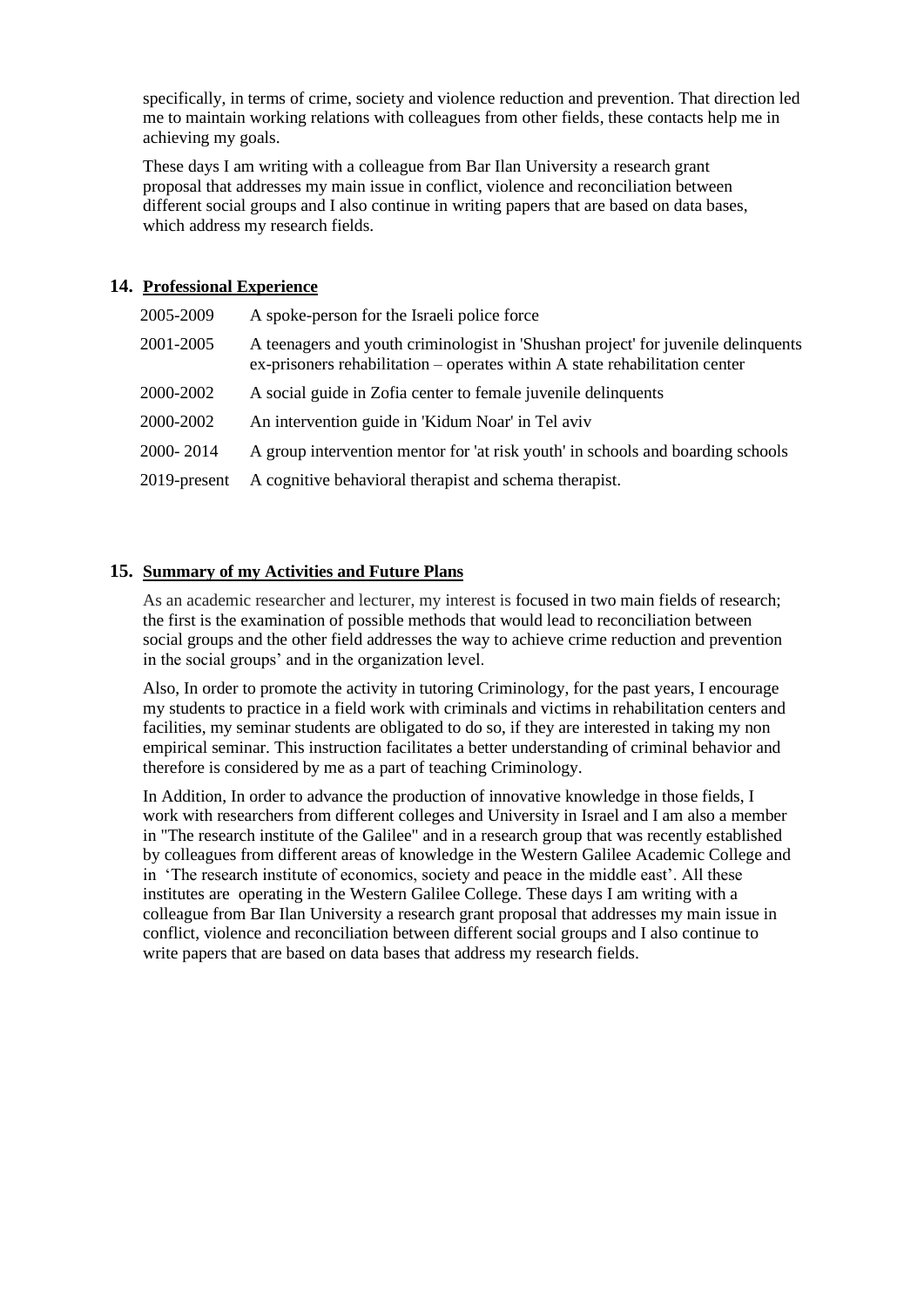#### **Publications**

#### Limor Yehuda Ph. D

#### **(\* publications since last promotion)**

#### **A. Articles in Refereed Journals Published**

- 1. Yehuda, L., & Wolf, Y. (2019). Exploratory experiment of violence perceptions among Jewish and Arab juvenile delinquents. *Israeli Criminology*, 30-53. (Peer reviewed journal, with no impact factor – EXISTES IN THE MALAG LIST)
- 2. Yehuda, L., & Wolf, Y. (2016). Empathy as a foot in the inter-ethnic door: Facilitation of positive bilateral perception among Jewish and Arab students in Israel. *Universities Psychological, 15(3*). (SJR H index: 21, Q3, GS h5-index=22, JCR I.F=0.517) when published Universitas Psychologica (Pan American Journal of Psychology)

#### **Accepted for Publication**

- 3. Cohen, G, Yehuda, L., Barel-Shaked, S., Shami, L., Herscovici, A., and Akirav, O. (in print). The Technological Incubators Program as a growth generator of peripheral areas in Israel, *International Journal of Entrepreneurship and Small Business*. (SJR H index 29, Q2, GS h5 – index=24). See Appendix no. 1
- 4. Akirav, O., Herscovici, A., Yehuda, L., Barel-Shaked, S., Shami, L., and Cohen, G. (in print). Multilayered Entrepreneurship: Perspectives of Women Candidates for Mayor. *International Journal of Entrepreneurship and Small Business. Accepted*. (SJR H index: 29, Q2, GS h5 index=24). See Appendix no. 2.
- 5. Yehuda, L, Barel-Shaked, S, Shami, L, , Akirav, O., and Herscovici, A. (in print). The circular, three core domain social entrepreneurship model, *International Journal of Entrepreneurship and Small Business.* (SJR H index: 29, Q2, GS h5-index=24). See Appendix no. 3.
- 6. Barel-Shaked, S, Shami, L, Herscovici, A, Akirav, O., Cohen, G., and Yehuda, L. (in print). Farmers' typology in an environment of policy reform, *International Journal of Entrepreneurship and Small Business*. . (SJR H index: 29, Q2, GS h5-index=24). See Appendix no. 5.

#### **Under review**

*7.* Phalach- Faraj, J., Yehuda, L., Maman, Y. & Garjora, J. (under review). "A place for optimism" trainee positions from different sectors of the gym in relation to Jewish-Arab coexistence. *International journal of intercultural relations.*

#### **B. Articles or Chapters in Scientific Books (which are not Conference Proceedings) Under review**

8. Yehuda, L., & Reuven, Y. (under review). The correlation between criminality and the prevalence of forms of neglect-chapter in edited book. *Victims of criminal offenses from a social – psychological point of view. HEBREW.* See Appendix no. 3

#### **C. Articles in Conference Proceedings Published**

9. Yaakov, R. & Yehuda, L. *The influence of personal and cultural characteristics on 'victim blaming' among educational instructors in youth correctional institutions.* Proceedings of the 2017 Tokyo. International Conference on Education and Learning